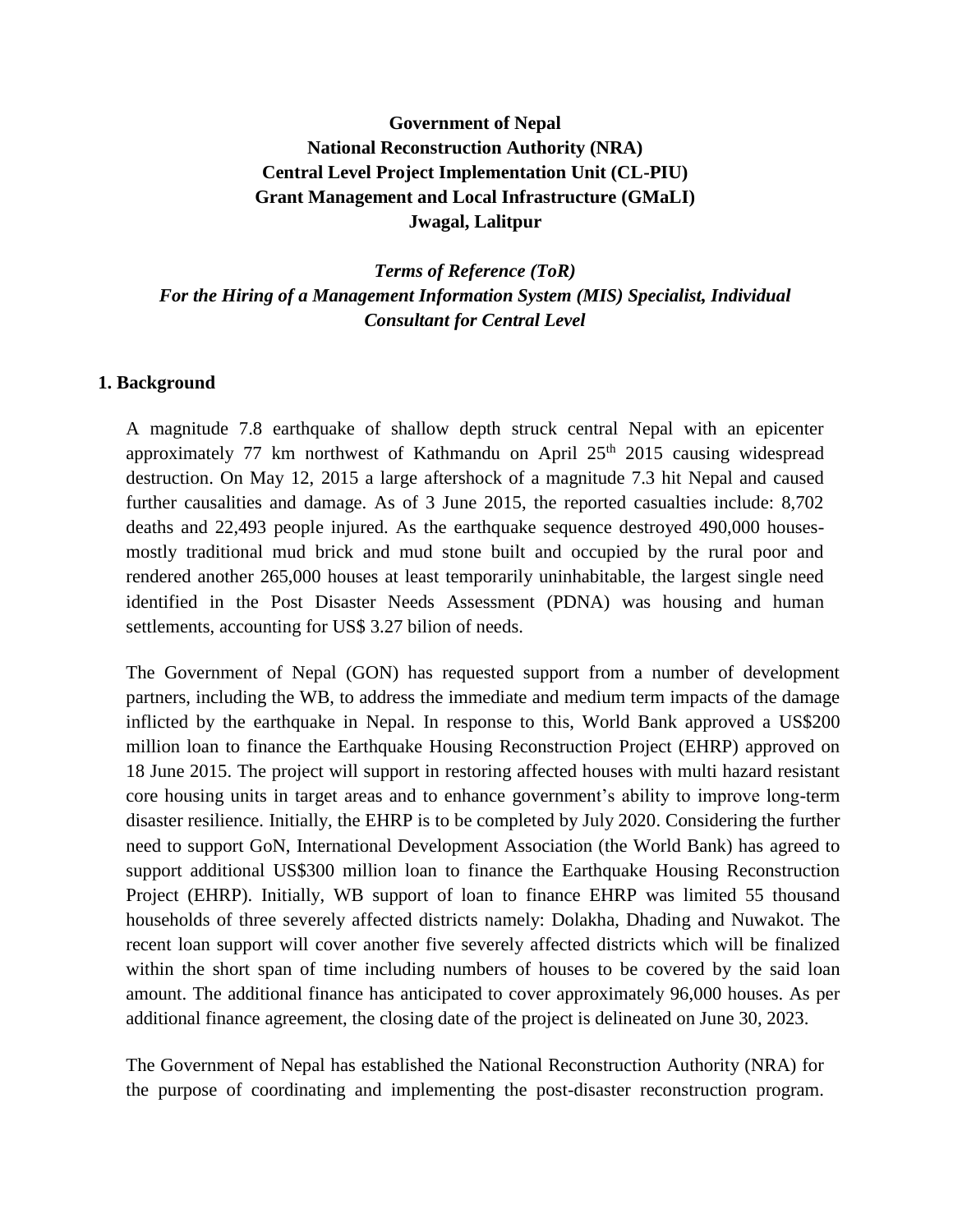Thus a Project management Unit (PMU) has been established within NRA to provide high level oversight and policy decision on project activities. Housing reconstruction activities will be implemented by dedicated Project Implementation Units (PIUs) in Central Level Project Implementation Unit (CLPIU) of Building and in Central Level Project Implementation Unit (CLPIU) of Grant Management and Local Infrastructure (GMaLI) under the NRA.

NRA has already established a Central Level Project Implementation Unit (CL-PIU) at centre and District Level Project Implementation Unit (DL-PIU) at districts. As per the requirement, the CL-PIU (GMaLI) intends to hire a national expert for the post of **MIS Specialist**, hereafter referred to as the Consultant.

# **2. Objective of the assignment**

The NRA/PMU is preparing to restore and improve the living condition of the victims of the earthquake by reconstructing the destroyed and damaged houses with an adequate seismic standard in the districts most affected by the earthquake, thereby contributing to sustainable socio-economic development of the region and build back better.

The main objective of hiring the Consultant is to assist the CL-PIU (GMaLI) to ensure the smooth implementation of online EHRP MIS platform that is used to manage housing grant beneficiaries, disbursements, grievances, IDA settlement, payment reconciliation and other related tasks.

#### **3. Tasks and responsibilities**

- Coordinate and provide technical inputs to the MIS firm responsible for designing and developing web-based EHRP MIS system for the project in compliance with the operational manual of the project;
- Actively participate in overall user testing of the MIS platform to ensure data standardization, quality and data compliance at all levels; provide feedbacks to the MIS firm to further fine tune the system to make it more user friendly;
- Assist and coordinate with stakeholders, particularly the NRA and CBS, during the data collection process;
- Coordinate with third party service providers such as the MIS firm, hardware vendors, Internet Service Providers to ensure the smooth operation of the MIS in a day-today basis;
- Contribute towards the development of MIS reporting format, grievance redress mechanism and other project components and ensure that the reporting formats are well developed and incorporated in the MIS platform;
- Assess effectiveness of data collection and communication as well as undertake appropriate measures to improve the effectiveness;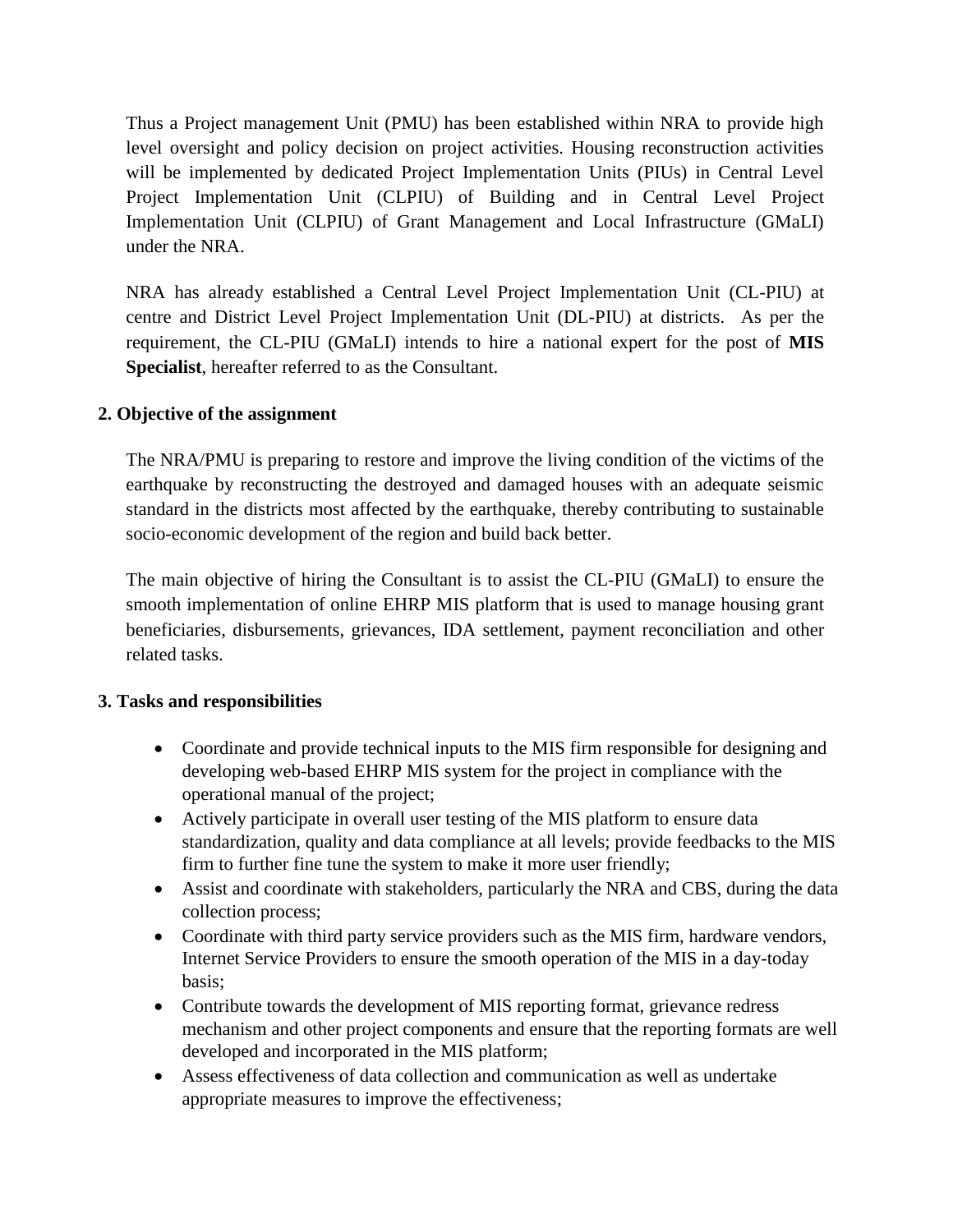- Update CL-PIU (GMaLI) and PMU on new/emerging information and communication technology and recommend appropriate system at all levels;
- Design and undertake capacity building activities for MIS using staff at various levels;
- Carry out regular checks and maintain accurate, easily accessible and high quality data/information to relevant stakeholders at all times;
- Ensure daily MIS backup;
- Coordinate with ICT Specialist for issues related to network, internet, servers, computers, etc.;
- Allocate system storage, plan future storage requirements and to control and monitor user access to the database system;
- Design and implement processes and systems that ensure data management reports are produced, shared for both internal and external stakeholders;
- Provide necessary inputs to the MIS firm for developing reporting capabilities as a tool to ensure that data is accurate and triangulated across the MIS;
- Supervise MIS operators to ensure that the MIS data is updated, accurate and complete and take immediate action in case of any operational and/or technical issues encountered;
- Perform tasks and duties as assigned with regard to MIS implementation.

# **4. Management of Assignment**

The CL-PIU (GMaLI) will administer the Consultant's work. The Consultant will work in close coordination with CL-PIU (GMaLI) under NRA. In order to accomplish the roles and responsibilities in a timely manner, s/he has to start the work immediately after signing the contract agreement. The Consultant is responsible for coordination with CL-PIU and other stakeholders. Similarly CL-PIU (GMaLI) will facilitate the Consultant to coordinate with stakeholders/offices. The Consultant shall perform the task under the guidance of CL-PIU (GMaLI). Consultant should report to client through Team Leader and under take their defined work on the guidance/supervision of TL and s/he will be required to spend the entire assignment period on base office, Kathmandu Nepal but with frequent visit to field as per the requirement.

# **5. Selection of the Consultant**

A Consultant will be selected in accordance with "The World Bank's Procurement Regulations for IPF Borrowers: Procurement in Investment Project Financing Goods, Works, Non-Consulting and Consulting Services, July 2016 (Revised November 2017), Section VII: Approved Selection Methods Consulting Services/ Para 7.36 & 7.37: Open Competitive Selection of Individual Consultants".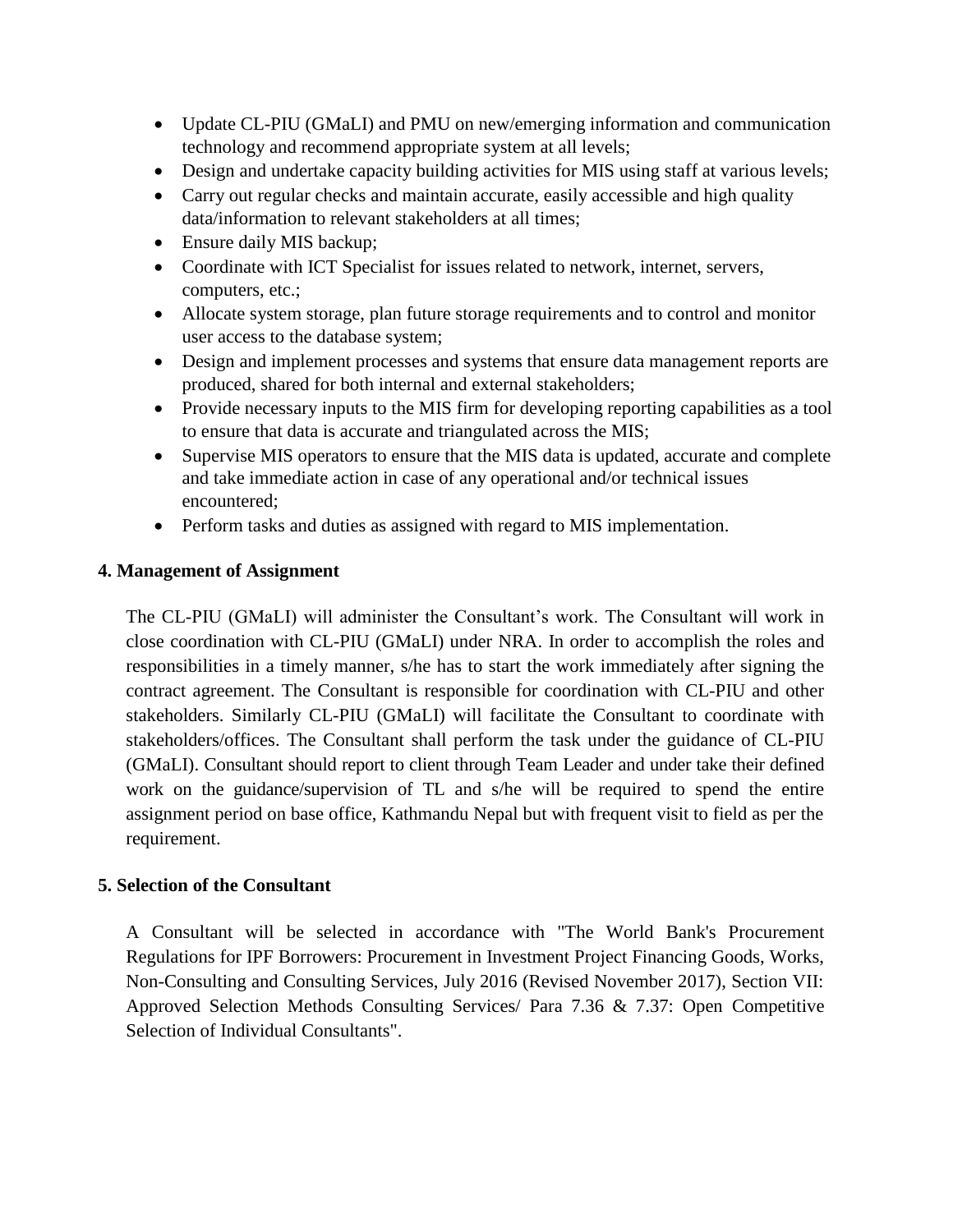#### **6. Duration of Assignment**

The Consultant will provide his/her inputs on a full time basis up to August 16, 2021. The Consultant will be based in Kathmandu with frequent visits to sites outside Kathmandu.

#### **7. Payment to Consultant**

Payments toward monthly remuneration will be made based on the time sheet supported by progress reports. The out of pocket expenses shall be paid after completion of said task and upon submission of bills or invoices and said reports. In case of air travel, the price of air ticket shall be reimbursed upon submission of air ticket and boarding pass.

# **8. Office Space, Equipment and other Logistic Support**

The office space, equipment and other relevant facilities shall be provided by CL-PIU as per the contract agreement. The CL-PIU office will assist in obtaining all available reports, materials and data necessary and facilitate the Consultant for access to stakeholders/offices for the efficient execution of the assignment.

#### **9. Minimum Qualification Requirements**

- Master in Computer Science, IT, Computer Engineering, Computer Application;
- Sound knowledge and experience of analyzing business requirements and process mapping for MIS or similar systems.
- Sound knowledge and experience in system design and development methodologies.
- Minimum 5 years of experience with MIS systems or equivalent;
- Proficiency in computer skills including GIS;
- Fluency in both oral and written English and Nepali;
- Priority will be given to candidates with direct experience in software and app development.
- Strong working experience with Government organizations and donors like WB/ADB/UNDP etc.
- Knowledge and experience in the area of Housing Reconstruction and grant distribution, Social cash transfer programs, social assistance programs, pension, human resources, livelihoods, health, education or similar public programs is an advantage.

# **10. Indemnity**

The Consultant shall be responsible for any damage of life, property that may arise out of his works and he shall take all necessary insurance provision to indemnify any claims for compensation that may arise through his negligence.